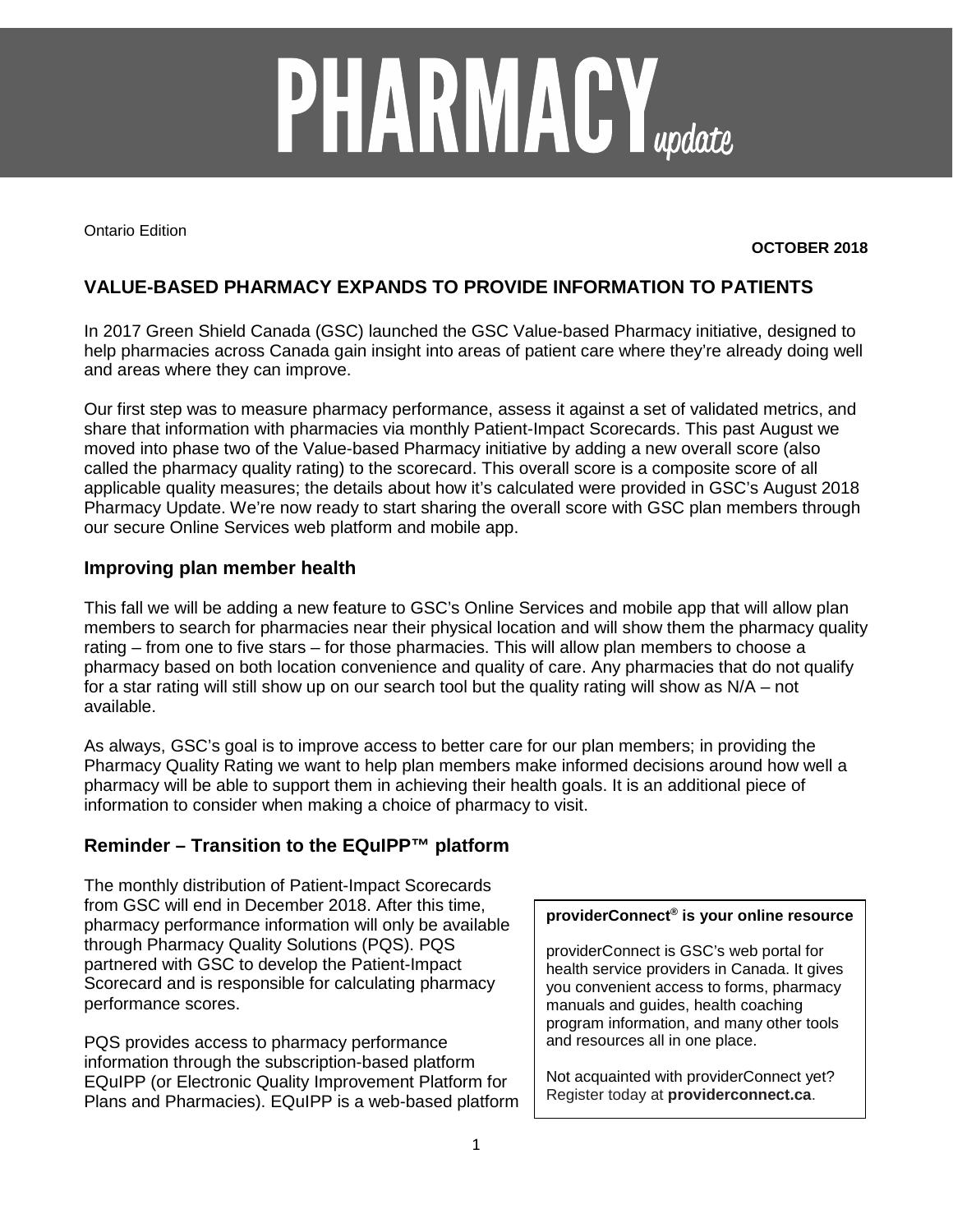that displays performance information along with opportunities for improvement, and it offers more pharmacy performance data than shown on the Patient-Impact Scorecard.

To subscribe and gain access to EQuIPP, contact your corporate office or visit [www.equipp.org](http://www.equipp.org/) to submit your inquiry using the "Support" link (located in the top and bottom right corners). If you are part of a retail pharmacy banner, please include this information in the inquiry to help expedite the process.

## **GSC CHANGING PROCESS FOR ONTARIO SENIORS PRESCRIBED EAP-ELIGIBLE DRUGS**

Effective December 1, 2018, GSC will require seniors, age 65+, who are currently receiving drugs available under the Exceptional Access Program (EAP) to have their physician submit an EAP-funding request for the drug. The EAP will then send a letter back to the physician indicating whether the request is approved or denied. Pharmacists should ask to see this documentation before submitting EAP-eligible drug claims to GSC.

When a claim for a drug available from the EAP is adjudicated, GSC will deny the claim and the pharmacy will receive a CPhA message "QQ – drug ineligible – specialty program drug." A request for funding must be submitted to the EAP by the prescriber. Should a plan member meet the criteria for coverage and EAP funding is approved, then the claim must be submitted to the Ontario Drug Benefit (ODB) program. However, if the plan member does not meet the criteria for EAP funding, there are intervention codes that can be used depending on the scenario. Please refer to the table below.

| <b>Scenario</b>                                                          | Here's what you do                                                                                                                                                                                                                                                                                                                                                                                                                                                                                                          |
|--------------------------------------------------------------------------|-----------------------------------------------------------------------------------------------------------------------------------------------------------------------------------------------------------------------------------------------------------------------------------------------------------------------------------------------------------------------------------------------------------------------------------------------------------------------------------------------------------------------------|
| The plan member has applied to the EAP<br>and funding has been approved. | Submit the claim to ODB before coordinating with GSC.                                                                                                                                                                                                                                                                                                                                                                                                                                                                       |
| The plan member has applied to the EAP<br>and funding has been denied.   | Submit the claim to GSC using intervention code: $DW =$ applied<br>to provincial plan and rejected.                                                                                                                                                                                                                                                                                                                                                                                                                         |
| The plan member has not applied to the<br>EAP.                           | Advise the patient and prescriber to submit a request for funding<br>to the EAP and submit the claim to GSC using the intervention<br>code: $DX = applied$ to provincial plan, decision pending.<br>Use of this intervention code will trigger a 60-day grace period to<br>allow the patient to receive treatment while awaiting an EAP<br>funding decision. Subsequent claims during the 60-day grace<br>period will not require an intervention code. Once 60 days have<br>passed, GSC will not allow any further claims. |
|                                                                          | Note that if the drug also requires approval from GSC and prompt<br>treatment initiation is required, advise the patient and prescriber<br>to apply to both the EAP and GSC simultaneously. Once GSC<br>has approved the drug, submit the claim to us using the above<br>intervention code if the EAP funding decision is still pending.                                                                                                                                                                                    |
| The plan member has applied to the EAP<br>and is awaiting a decision.    | Submit the claim to GSC using intervention code: $DX = applied$ to<br>provincial plan, decision pending. Use of the intervention code<br>will trigger a 60-day grace period to allow the plan member to<br>receive treatment while awaiting an EAP funding decision.<br>Subsequent claims during the 60-day grace period will not<br>require an intervention code.                                                                                                                                                          |
| The plan member is not eligible for the ODB<br>seniors' program          | Submit the claim to GSC using intervention code: $DY = not$<br>eligible for provincial plan coverage.                                                                                                                                                                                                                                                                                                                                                                                                                       |